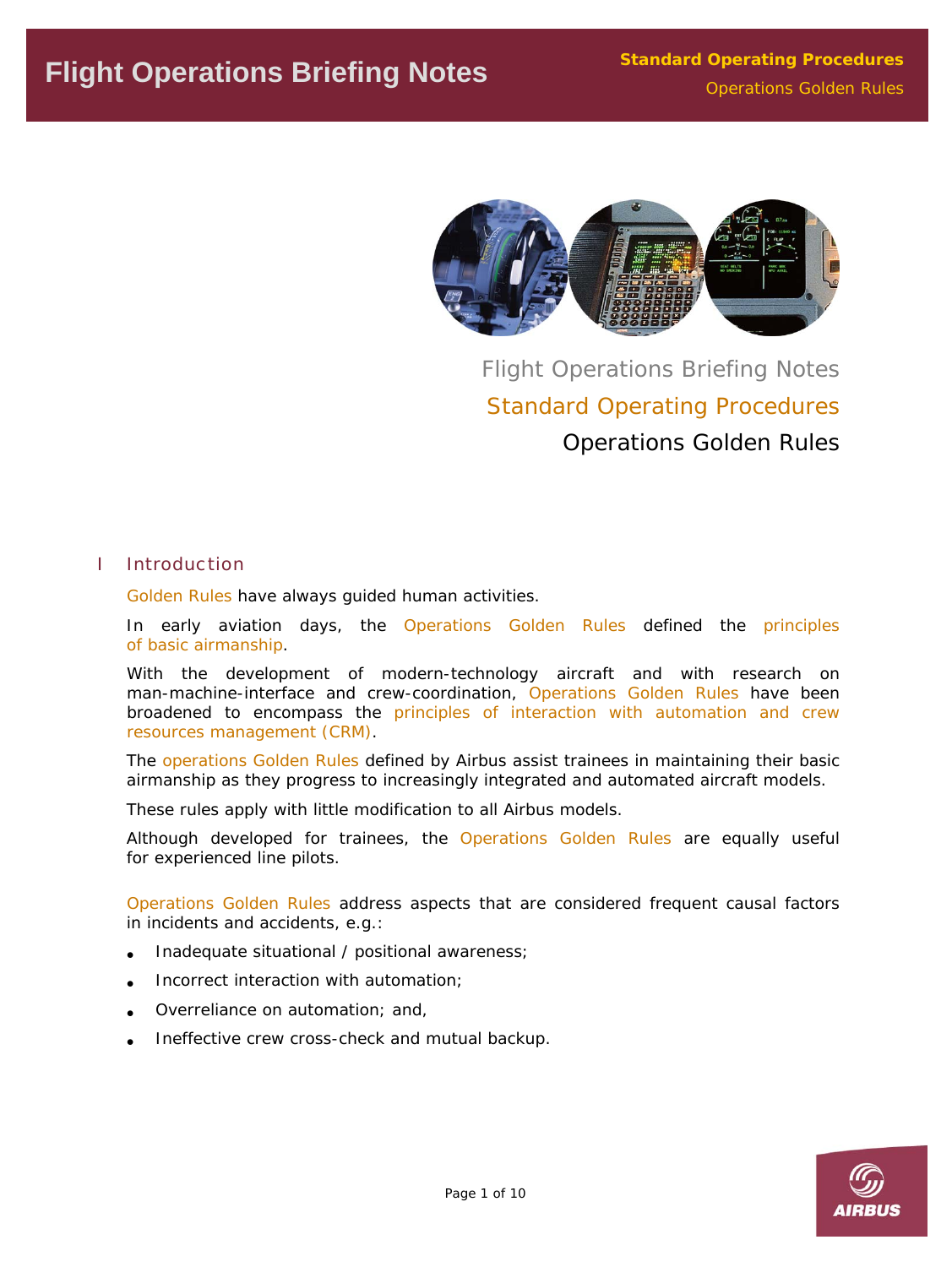## II Statistical Data

The following factors frequently are identified as causal factor in approach-and-landing accidents:

| <b>Factor</b>                                                          | % of Events |
|------------------------------------------------------------------------|-------------|
| Inadequate decision making                                             | 74 %        |
| Omission of action or inappropriate action                             | 72 %        |
| Inadequate CRM practice<br>(crew coordination, cross-check and backup) | 63%         |
| Insufficient horizontal or<br>vertical situational awareness           | 52 %        |
| Inadequate or insufficient understanding of<br>prevailing conditions   | 48 %        |
| Slow or delayed crew action                                            | 45 %        |
| Flight handling difficulties                                           | 45 %        |
| Incorrect or incomplete pilot / controller<br>communication            | 33%         |
| Interaction with automation                                            | 20%         |

( Source : Flight Safety Foundation – 1998-1999 )

## **Table 1**

*Most Frequent Causal Factors in Approach-and-Landing Accidents* 

## III General Golden Rules

The following eight *Operations Golden Rules* are applicable in normal conditions and, more importantly, in any unanticipated or abnormal / emergency condition.

### III.1 Automated aircraft can be flown like any other aircraft

To promote this rule, each trainee should be given the opportunity to fly the simulator just using the yoke / sidestick, rudder and throttles / thrust levers.

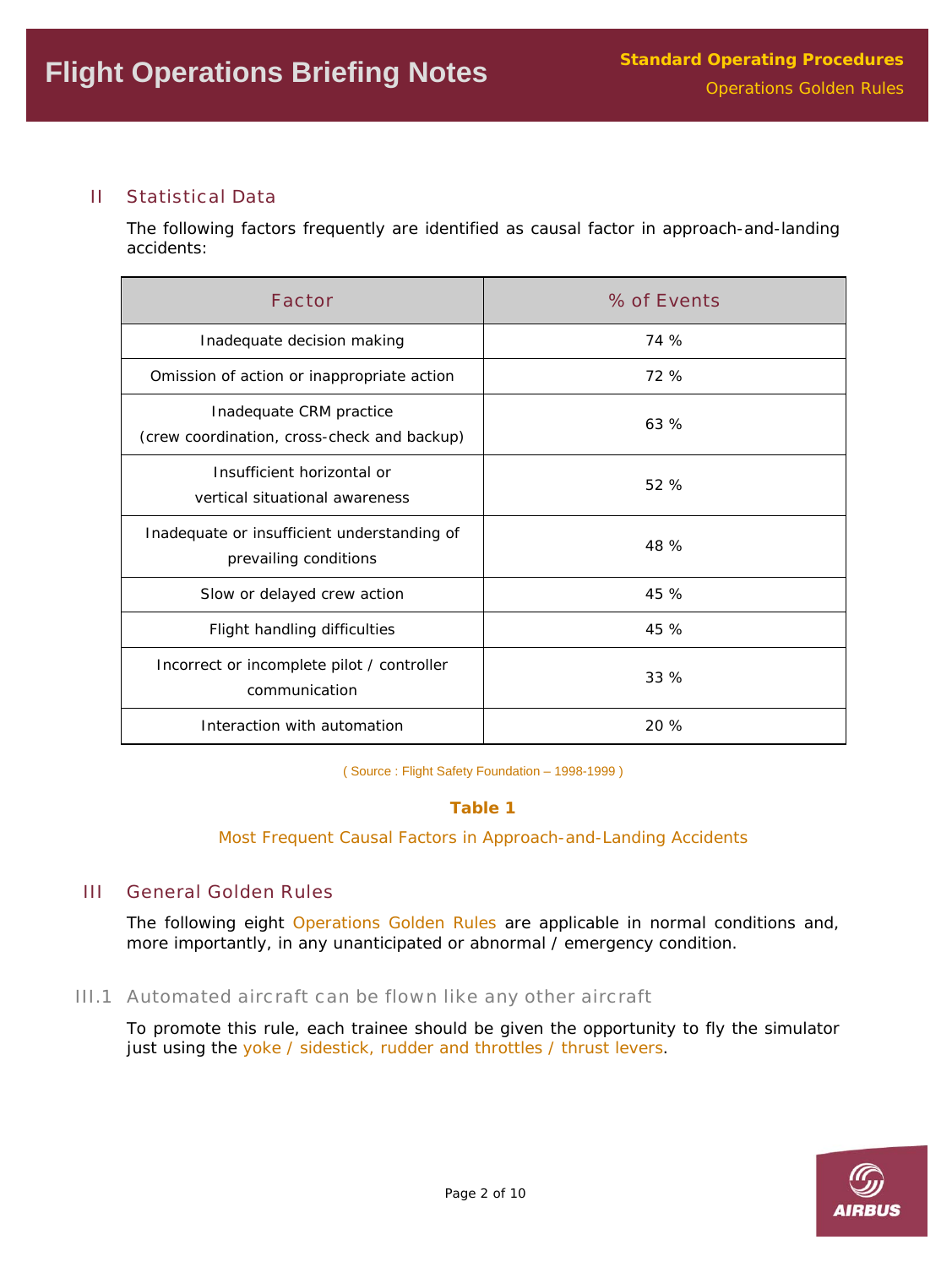The use of flight director (FD), autopilot (AP), autothrottle/autothrust (A/THR) and flight management system (FMS) should be introduced progressively, as defined by the applicable training syllabus.

Practice of hand flying will illustrate that the pilot flying (PF) always retains the authority and capability to adopt:

- A more direct level of automation; or revert to,
- Hand flying, directly controlling the aircraft trajectory and energy.

#### III.2 Fly, Navigate, Communicate and Manage – in that order

Task sharing should be adapted to the prevailing situation (i.e., task sharing for hand flying or with AP engaged, task sharing for normal operation or for abnormal / emergency conditions, as defined in the applicable FCOM) and tasks should be accomplished in accordance with the following priorities:

### **Fly ( Aviate ) :**

PF must concentrate on flying the aircraft (i.e., by controlling and/or monitoring the pitch attitude, bank angle, airspeed, thrust, sideslip, heading, ...) to capture and maintain the desired targets, vertical flight path and lateral flight path.

PNF must backup the PF by monitoring flight parameters and by calling any excessive deviation.

#### **Navigate :**

Select the desired modes for vertical navigation and lateral navigation (i.e., selected modes or FMS-managed navigation), being aware of surrounding terrain and minimum safe altitude.

This rule can be summarized by the following three " know where ... " statements of situational-awareness :

- Know where you are;
- Know where you should be; and,
- Know where the terrain and obstacles are.

#### **Communicate :**

Effective crew communication involves communications between flight crew and controller, between flight crew members and between flight crew and cabin crew.

Communication allows sharing goals and intentions and enhancing crew's situational awareness.

In an abnormal or emergency condition, after a stable flight path has been regained and the abnormal or emergency condition has been identified, the PF should inform the ATC of the prevailing condition and of his/her intentions.

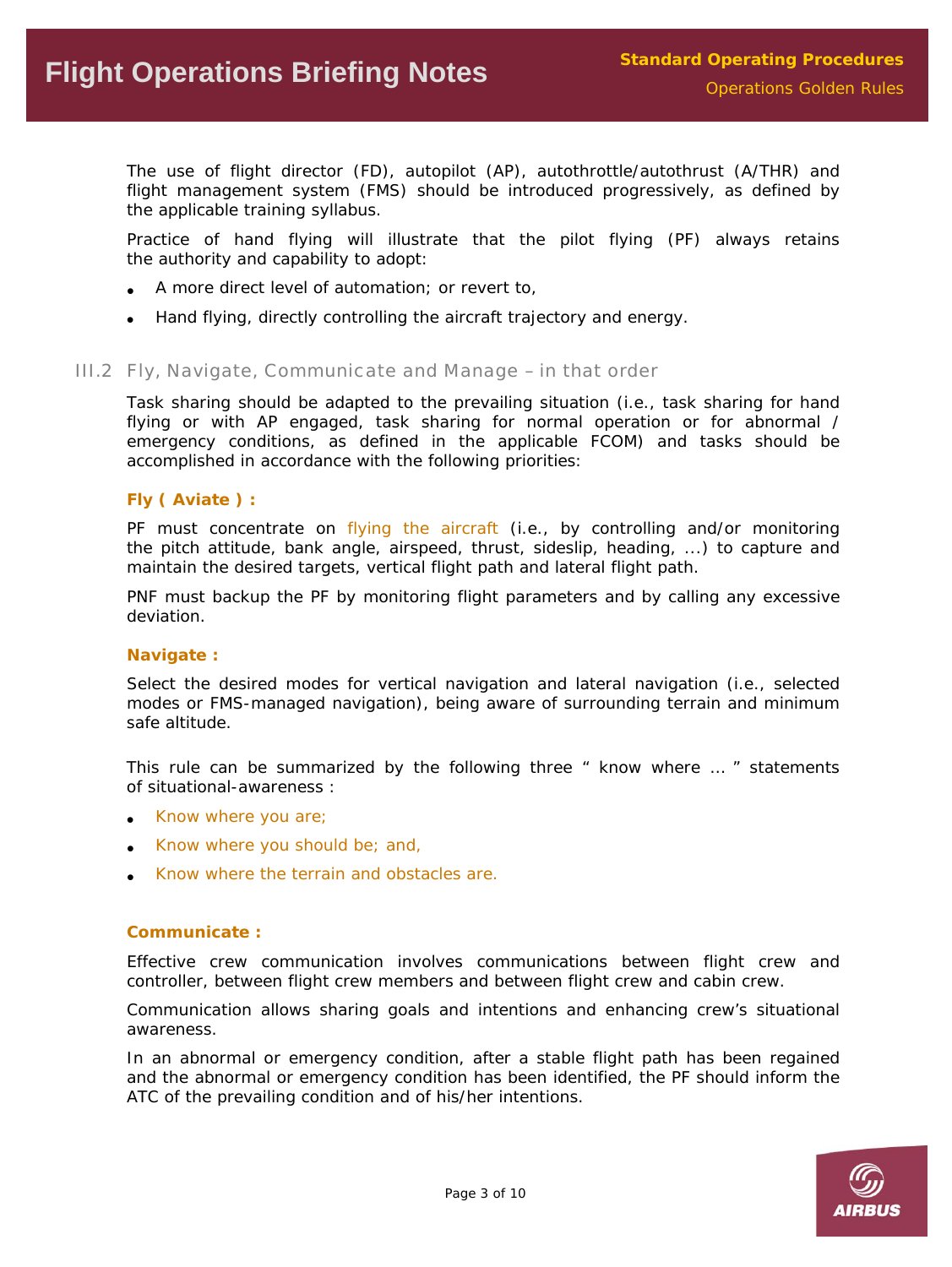To attract the controller's attention, use the following standard phraseology, as applicable:

- Pan Pan Pan Pan Pan Pan; or
- Mayday Mayday Mayday.

#### **Manage :**

Managing the continuation of the flight is the next priority, this includes:

- Managing aircraft systems (e.g., fuel management, diversion management, etc); and,
- Performing applicable emergency and/or abnormal procedure(s).

Specific *Golden Rules* to assist flight crew in their decision-making and management process are provided in the second part of this *Flight Operations Briefing Note*.

The design of glass-cockpit aircraft fully supports the above four-step strategy, as summarized in **Table 2**.

| <b>Golden Rule</b> | <b>Display Unit</b> |
|--------------------|---------------------|
| <b>Fly</b>         | <b>PFD</b>          |
| <b>Navigate</b>    | ND.                 |
| Communicate        | <b>DCDU</b>         |
| <b>Manage</b>      | ECAM, FMS CDU       |

#### **Table 2**

#### *Glass-cockpit Design Supports Golden Rules*

III.3 One head up at all times

Significant changes to the FMS flight plan should be performed by PNF and crosschecked by PF, after transfer of controls, in order to maintain one head up at all times for supervising the progress of the flight and aircraft systems (on PFD, ND and ECAM display units).

III.4 Cross check the accuracy of the FMS with raw data

When within navaids coverage area, FMS navigation accuracy should be cross-checked against navaids raw-data (unless aircraft is GPS-equipped and GPS PRIMARY is available).

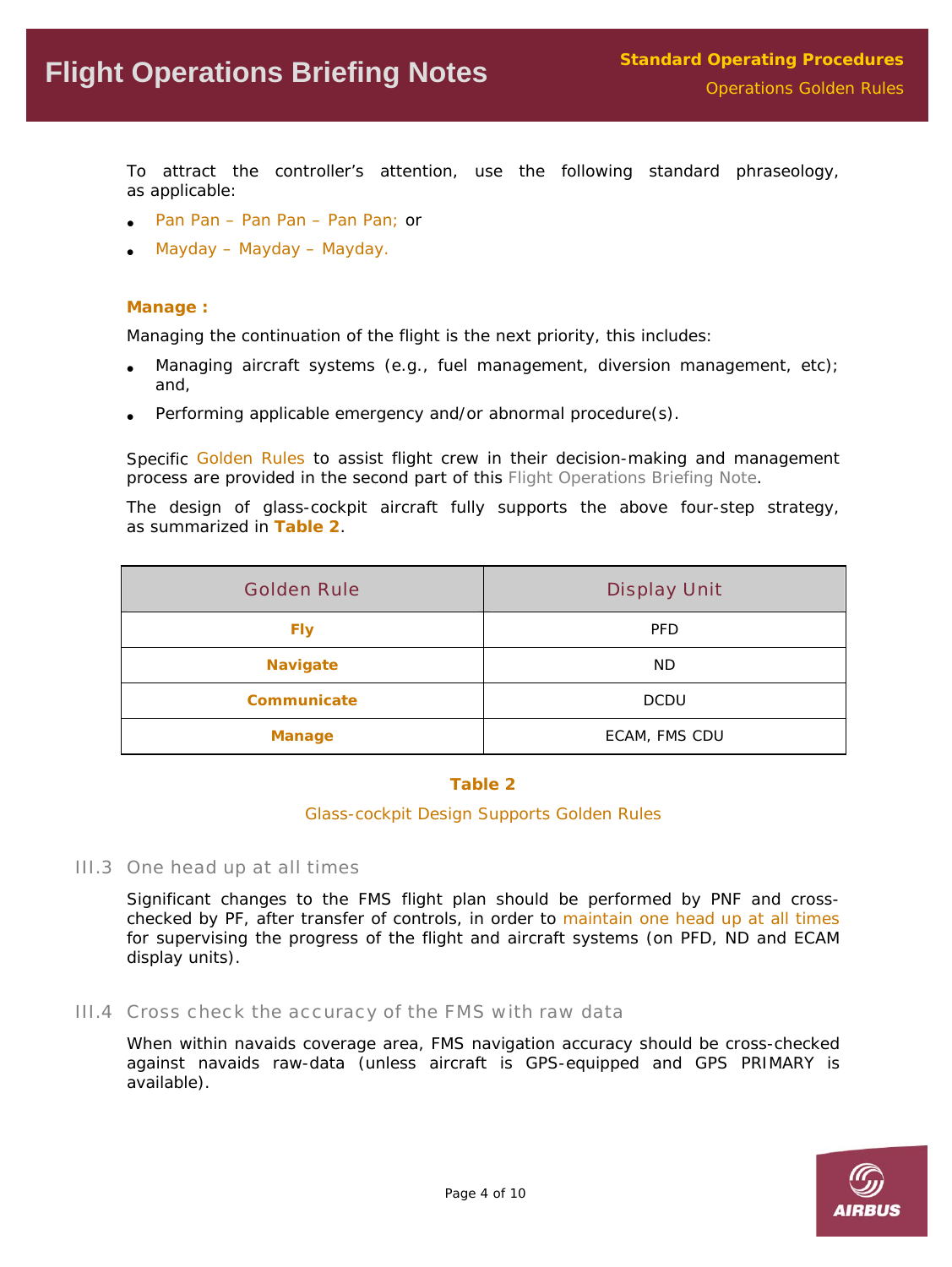FMS navigation accuracy can be checked by:

- Entering a tuned VOR-DME in the bearing/distance (BRG / DIST TO) field of the appropriate FMS page;
- Comparing the resulting FMS DIST TO reading with the DME distance read on the RMI (or on ND, as applicable);
- Checking the difference between FMS DIST TO and DME distance against the criteria applicable for the flight phase (as defined in SOPs).

If the required FMS navigation accuracy criteria is not achieved, revert from NAV mode to selected heading mode with reference to navaids raw-data.

Select PF ND to ARC or ROSE mode. If no map shift is observed, PNF may keep ND in MAP mode, with display of speed constraints and/or altitude constraints, for enhanced horizontal and vertical situational awareness.

III.5 Know your guidance at all times

The Flight Control Unit (FCU) and FMS Control Display Unit (CDU) and keyboard are the prime interfaces for the crew to communicate with aircraft systems (i.e., to arm modes or engage modes and to set targets).

The Primary Flight Display (PFD) - particularly the Flight Modes Annunciator (FMA) section and target symbols on speed scale and altitude scale - and Navigation Display (ND) are the prime interfaces for the aircraft to communicate with the crew, to confirm that the aircraft systems have correctly accepted the flight crew's mode selections and target entries.

Any action on FCU or on FMS keyboard / line-select keys should be confirmed by crosschecking the corresponding annunciation or data on PFD and/or ND.

At all times, the PF and PNF should be aware of:

- Modes armed or engaged;
- Guidance targets set;
- Aircraft response in terms of attitude, speed and trajectory; and,
- Mode transitions or reversions.

#### III.6 When things don't go as expected, Take over

If the aircraft does not follow the desired vertical flight path / lateral flight path or the selected targets, and time does not permit analyzing and solving the observed behavior, revert without delay from:

• FMS guidance to selected guidance;

or from,

• Selected guidance to hand flying.

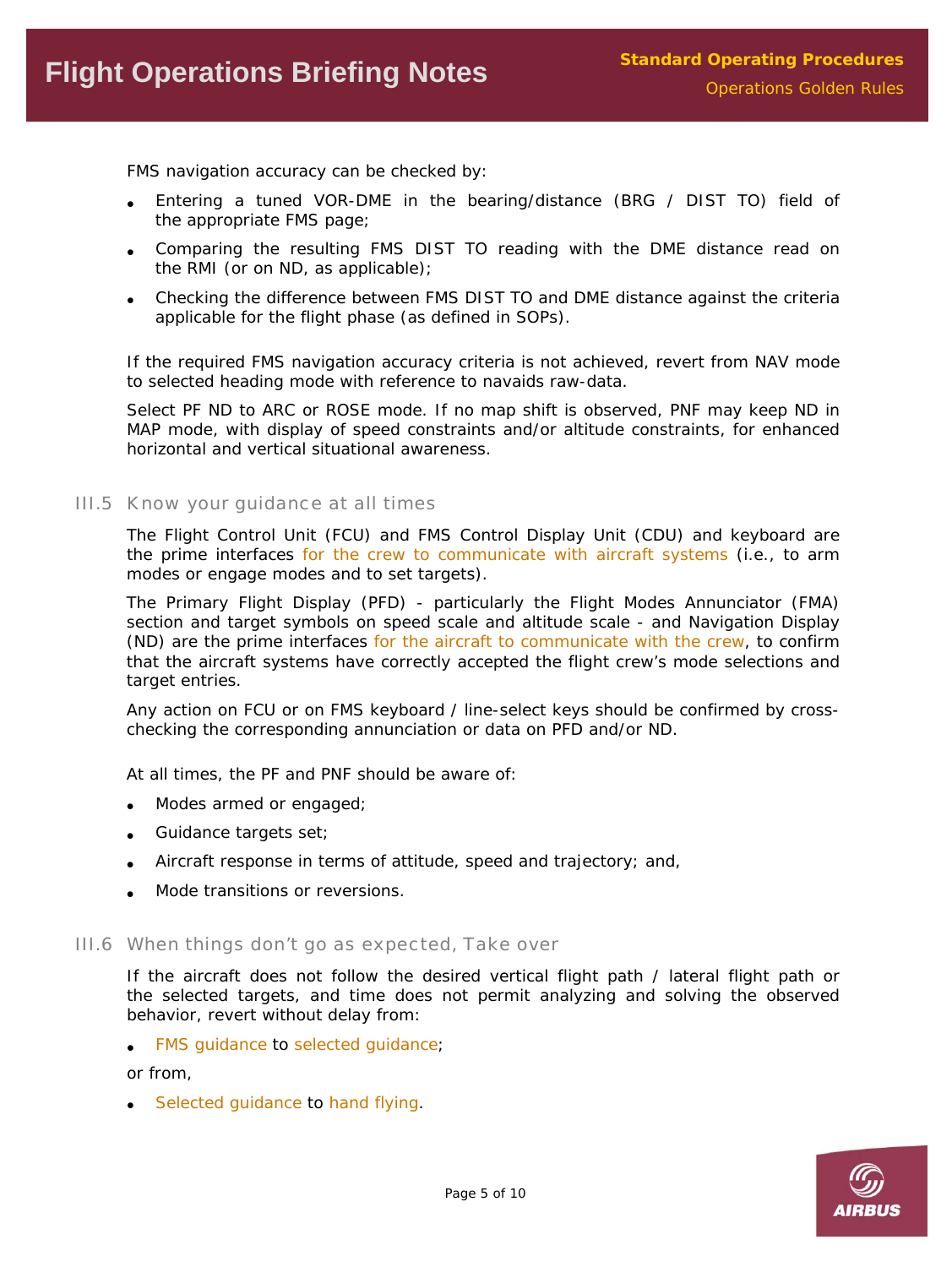#### III.7 Use the correct level of automation for the task

On highly automated and integrated aircraft, several levels of automation are available to perform a given task:

- FMS modes and guidance; or,
- Selected modes and guidance.

The correct level of automation depends on:

- The task to be performed:
	- − short-term (tactical) task; or,
	- − long-term (strategic) task;
- The flight phase:
	- − departure, enroute, terminal area or approach-and-landing; and,
- The time available:
	- − normal selection or entry; or,
	- − last-minute change.

The correct level of automation often is the one the pilot feels the most comfortable with, depending on his/her knowledge and experience of the aircraft and systems, skills and confidence.

Reversion to hand-flying and manual thrust-control may be the "correct level of automation", for the prevailing conditions.

#### III.8 Practice task sharing and back-up each other

Task sharing, effective cross-check and backup should be practiced in all phases of ground and flight operation, in normal operation or in abnormal / emergency conditions.

Emergency, abnormal and normal procedures (i.e., normal checklists) should be performed as directed by the ECAM and/or QRH, e.g. :

- In case of an emergency condition:
	- − emergency procedure;
	- − normal checklist (as applicable); and,
	- − abnormal procedure(s).

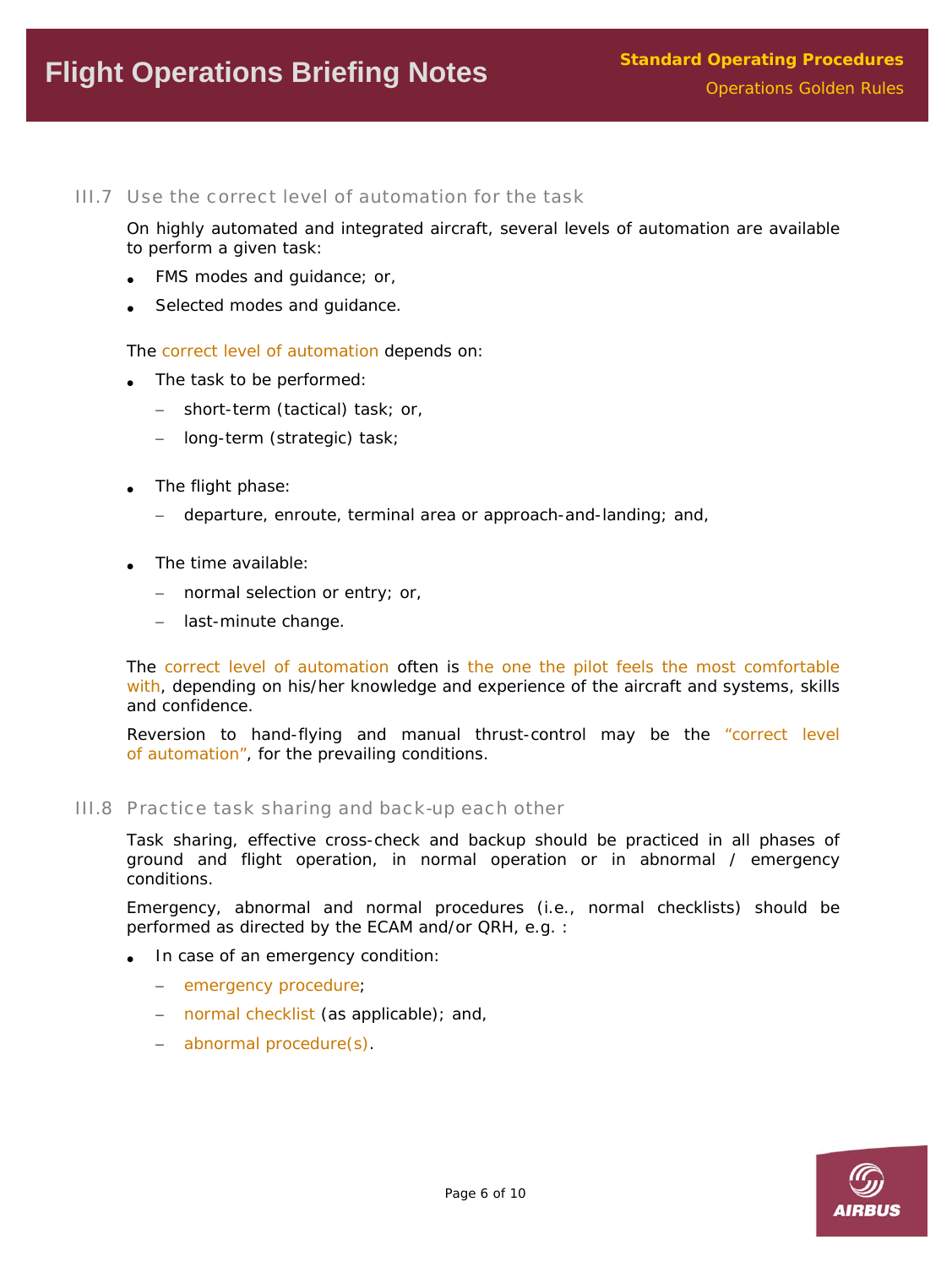- In case of an abnormal condition:
	- − abnormal procedure down to the STATUS page;
	- − normal checklist (as applicable); and,
	- − resuming abnormal procedure(s).

These actions should be accomplished in accordance with the published task sharing, crew coordination principles and phraseology.

Critical or irreversible actions, such as selecting an engine fuel lever / master switch or a fuel isolation valve to OFF, should be accomplished by the PNF but require prior confirmation by the PF (i.e., confirmation loop).

## IV The Golden Rules Card

The GOLDEN RULES card has been developed to promote and disseminate the *Operations Golden Rules*.

The card is provided to all trainees attending a flight-crew-training course at an Airbus Training Center (i.e., in Toulouse, Miami and Beijing).





# **GOLDEN RULES**

- The aircraft can be flown like any other aircraft.
- Fly, navigate, communicate in that order.
- One head up at all times.
- Cross check the accuracy of the FMS.
- Know your FMA at all times.
- When things don't go as expected TAKE OVER.
- Use the proper level of automation for the task.
- Practice task sharing and back-up each other.

## **Figure 3**

*Golden Rules Card* 

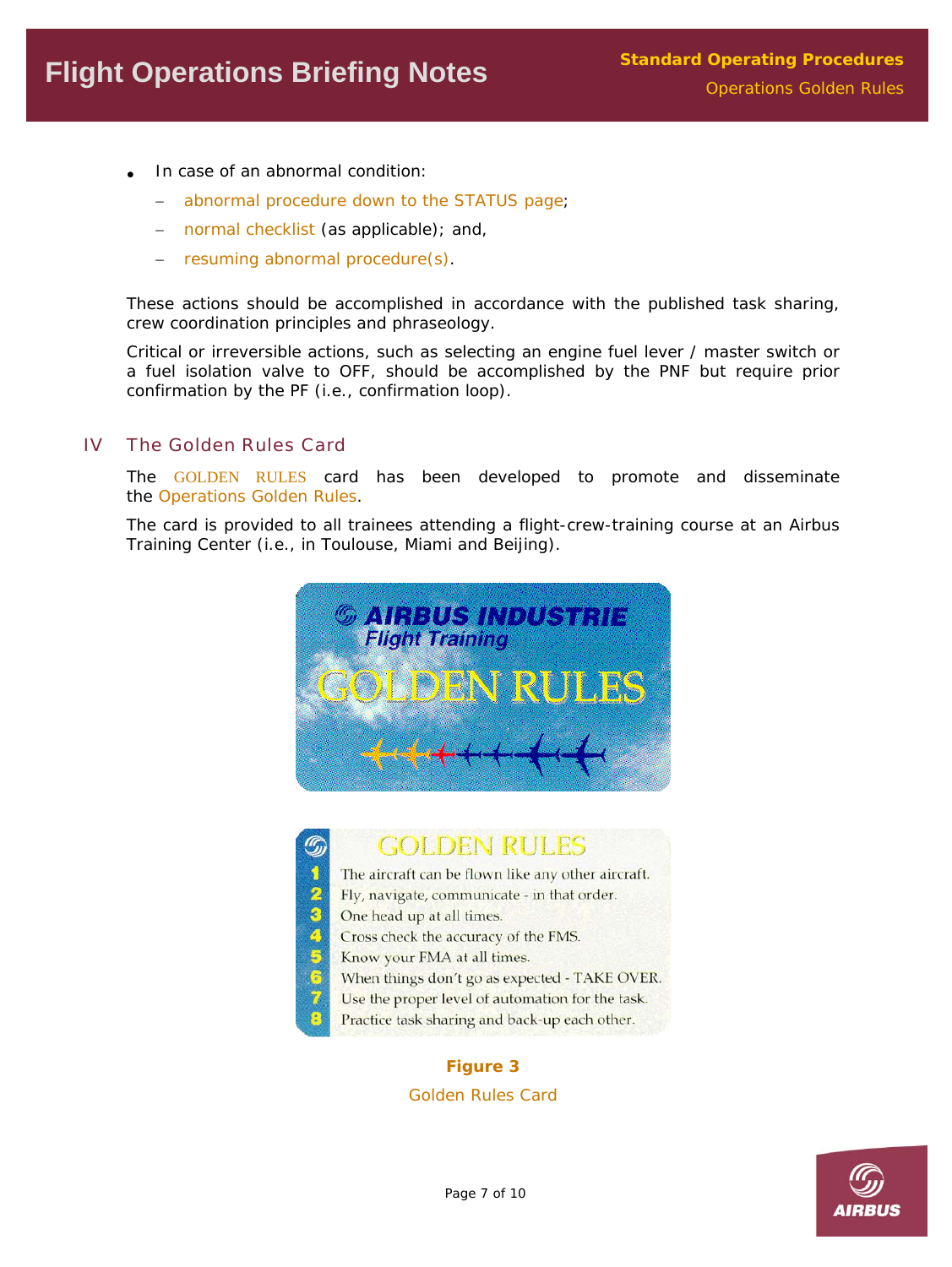## V Golden Rules for Abnormal and Emergency Conditions

The following additional rules may assist flight crew in their decision making when in an abnormal or emergency condition, but also when faced with a condition or circumstance that is beyond the scope of published procedures.

V.1 Understand the prevailing condition before acting

Incorrect decisions often are the result of an incorrect recognition and identification of the actual prevailing condition.

V.2 Assess risks and time pressures

Take time to make time, by:

- Delaying actions, when possible (e.g., during takeoff and final approach); and/or,
- Requesting entering a holding pattern or requesting delaying vectors (as appropriate).

### V.3 Review and evaluate the available options

Consider weather conditions, crew preparedness, type of operation, airport proximity and self-confidence when selecting the preferred option.

Include all flight crewmembers, cabin crew, ATC and company maintenance, as required, in this evaluation (as applicable).

Consider all implications before deciding and plan for contingencies.

Consider all the aspects of the continuation of the flight until landing and reaching a complete stop.

#### V.4 Match the response to the situation

An emergency condition requires an immediate action (this does not mean a rushed action) whereas abnormal conditions may tolerate a delayed action.

V.5 Manage workload

Adhere to the defined task sharing for abnormal / emergency conditions to reduce workload and optimize flight crew resources.

Use AP-A/THR, if available, to alleviate the PF workload.

Use the correct level of automation for the task and circumstances.

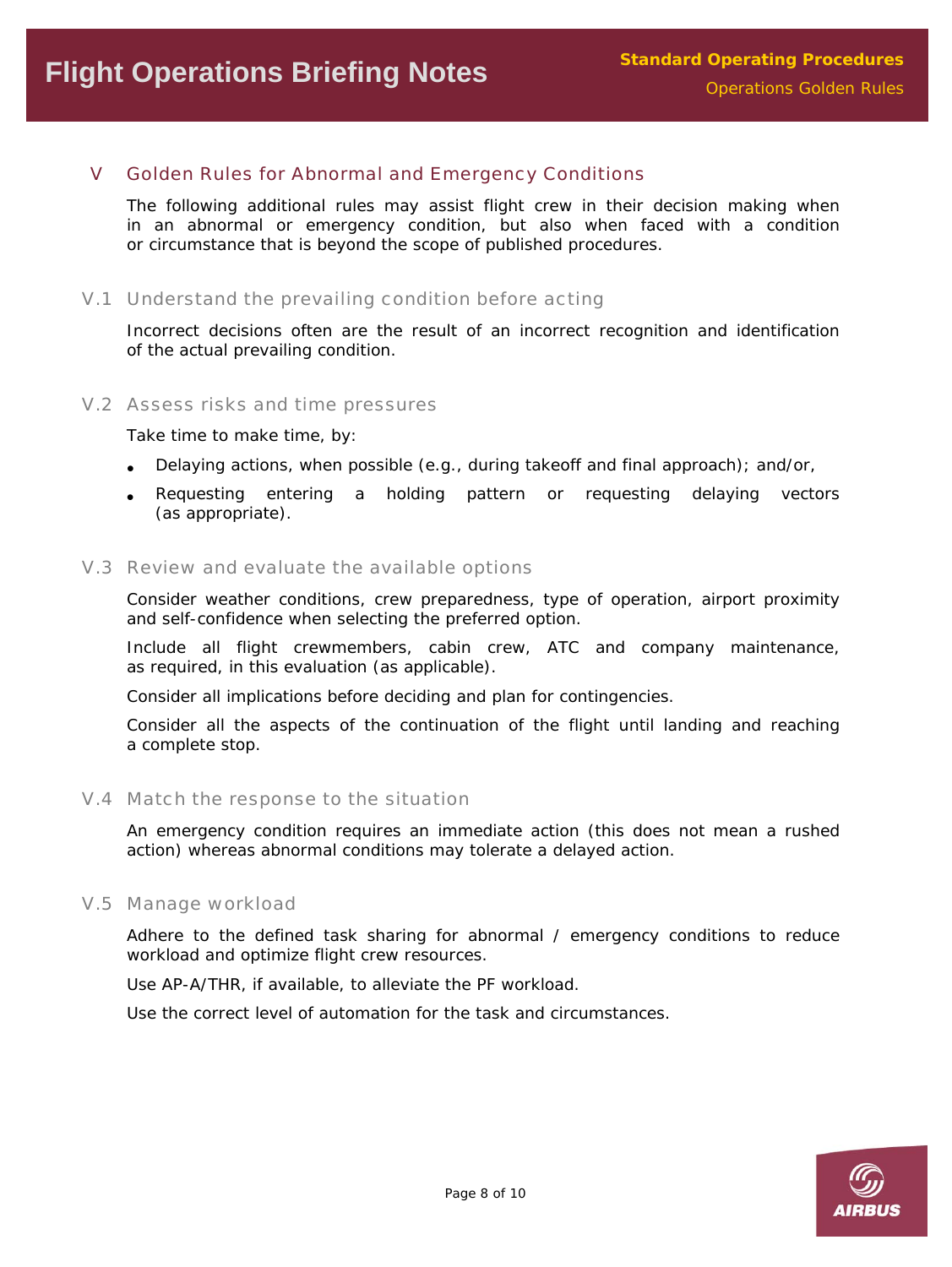V.6 Create a shared problem model with other crewmembers

Communicate with other flight and cabin crewmembers to create a shared understanding of :

- Prevailing condition(s); and,
- Planned actions.

Creating a shared problem model allows crewmembers to work with a common reference towards a common and well-understood objective.

V.7 Apply recommended procedures and other agreed actions

Understand the reasons and implications of any action before acting and check the result(s) of each action before proceeding with the next step.

Beware of irreversible actions (i.e., apply strict confirmation and cross-check before acting).

#### VI Summary of Key Points

*Operations Golden Rules* constitute a set of key points for safe operation under normal, abnormal and emergency conditions.

If only one lesson were to be learned from the above set of *Operation Golden Rules*, the following is proposed:

*Whatever the prevailing condition(s), always ensure that one pilot is controlling and monitoring the flight path of the aircraft.* 

### VII Associated Briefing Notes

The following *Flight Operations Briefing Notes* can be referred to, for further illustrating and developing the above information:

- **[Operating Philosophy,](http://airbus.com/store/mm_repository/safety_library_items/att00003098/FLT_OPS-SOP-SEQ01.pdf)**
- **[Optimum Use of Automation,](http://airbus.com/store/mm_repository/safety_library_items/att00003103/FLT_OPS-SOP-SEQ02.pdf)**
- **[Use of Normal Checklists,](http://airbus.com/store/mm_repository/safety_library_items/att00003107/FLT_OPS-SOP-SEQ05.pdf)**
- **[CRM Issues in Incidents and Accidents.](http://airbus.com/store/mm_repository/safety_library_items/att00003110/FLT_OPS-HUM_PER-SEQ02.pdf)**